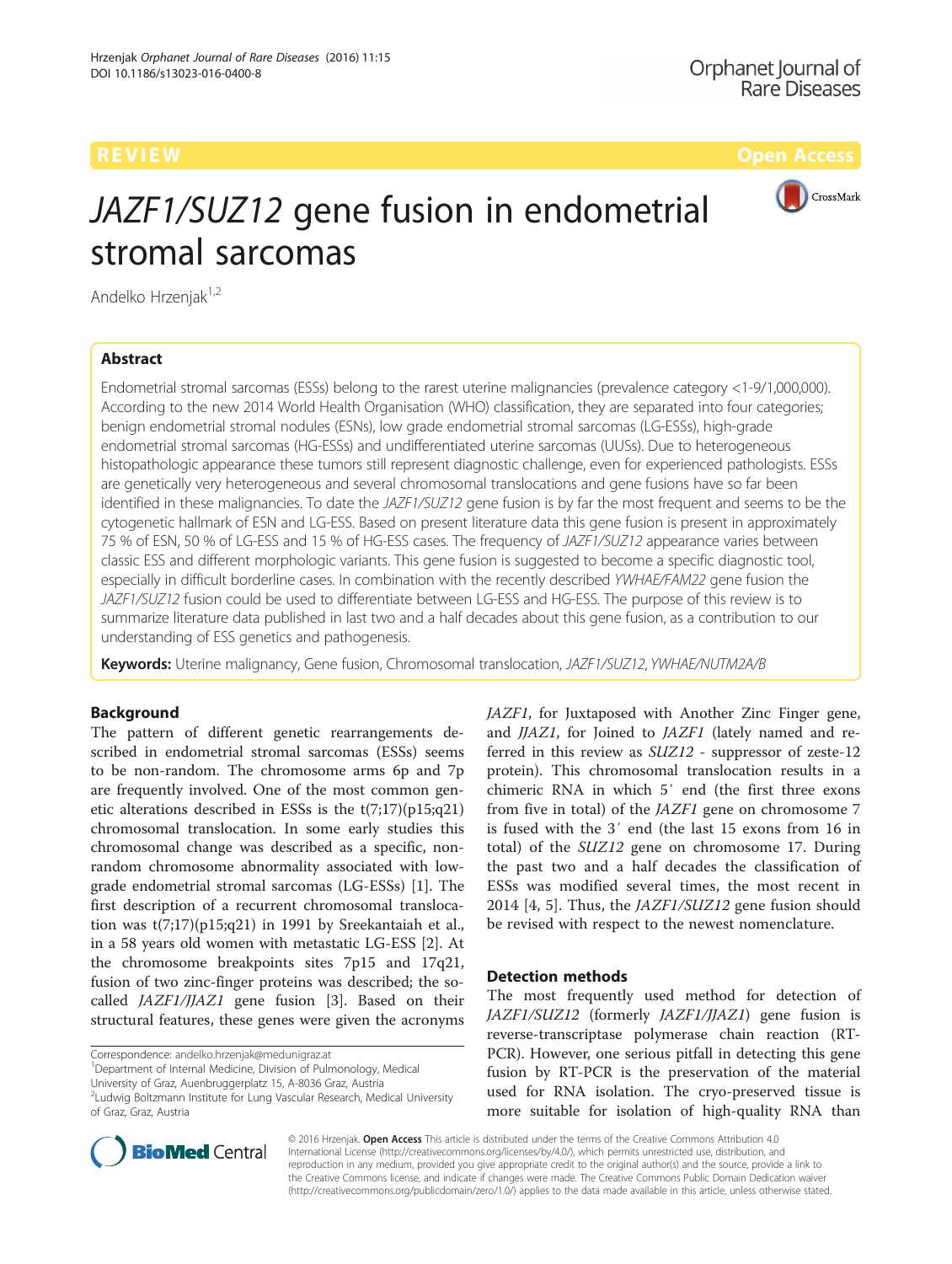<span id="page-1-0"></span>formalin-fixed, paraffin-embedded (FFPE) tissue. The RT-PCR reaction in samples with poor-quality RNA may deliver false negative results. Huang et al. described four of ten frozen samples and only one of five FFPE ESS samples to be positive for *JAZF1/SUZ12* fusion transcripts [[6\]](#page-6-0). In our study from 2005 we analysed 22 endometrial stromal tumors (ESTs); 20 LG-ESSs and 2 undifferentiated endometrial sarcomas (UESs) [\[7](#page-6-0)]. Out of 20 LG-ESSs, 16 (80 %) were positive for JAZF1/ SUZ12 gene fusion. We also compared PCR results performed with RNA isolated from both, cryo-preserved and FFPE tissue samples from three patients. Whereas the cryo-preserved material of two ESS cases was positive for JAZF1/SUZ12 gene fusion, these cases were negative in their FFPE counterparts. Therefore we optimized an RT-PCR reaction for final PCR-product size of 93 bases of the JAZF1/SUZ12 gene fusion sequence. Accordingly, two false-negative FFPE cases showed positive amplification of the specific JAZF1/SUZ12 fusion sequence, which was confirmed by direct sequencing of the PCR product [[7\]](#page-6-0).

Nucci et al. were able to analyse only 16 of 24 LG-ESSs cases due to inadequate tissue quality and/or failed isolation of high-quality DNA [[8\]](#page-6-0). Kurihara et al. collected 31 ESS cases, but could only analyse the JAZF1/ SUZ12 gene fusion in 18 of them, describing the rest as "noninformative" [[9\]](#page-6-0). This was because the expression level of the reference gene (GAPDH) was lower than the cut-off level and suggests most probably the inadequate quality of the RNA from the FFPE material. The summary of the data published so far indicates that only approx. 75 % of all EST cases can be assessed for JAZF1/ SUZ12 fusion transcripts (Table 1, column "informative for JAZF1/SUZ12").

In addition to RT-PCR, the interphase fluorescence in situ hybridisation (FISH) seems to be the method of choice for detection of the JAZF1/SUZ12 fusion. The optimisation of the interphase FISH-based detection of JAZF1/SUZ12 gene fusion in archival FFPE material was described by Oliva et al. [\[10](#page-6-0)]. The application of this method is of great importance because the majority of archival material is available in this form, whereas cryopreserved tissue is rare. However, some potential pitfalls of the FISH analysis must be taken into account: i) false monosomy/polysomy can occur due to sectioning artifacts, ii) the FISH technology is quite time-consuming and labor-intensive. In order to exclude false-negative results on archival FFPE tissue samples, further optimisation of accurate RT-PCR method and the combination of both methods, RT-PCR and FISH, is highly recommended.

### Frequency in different EST variants

Studies concerning the JAZF1/SUZ12 gene fusion in different ESS variants are rare. Based on histological appearance, the accurate comparison of different variants of all described ESS cases is challenging because; (i) criteria for histological classification based on morphology varied in different studies and institutions, and/or they were not precisely specified, (ii) the number of cases in different categories was usually too small to make a precise conclusion on the frequency of JAZF1/SUZ12 fusion in ESSs of different histologic subtypes.

Table 1 Incidence of JAZF1/SUZ12 fusion transcript in uterine ESTs

| First author (year)              | $ESN + / total$<br>$(\% )$ | LG-ESS +/total<br>$(\% )$ | $UES + / total$<br>(% ) | Normal endometrium Total Nr. of analyzed<br>$+$ /total $(\%)$ | <b>ESTs</b>    | Informative for JAZF1/<br>SUZ12 (%) |  |
|----------------------------------|----------------------------|---------------------------|-------------------------|---------------------------------------------------------------|----------------|-------------------------------------|--|
| Koontz (2001) [3]                | 3/3(100)<br>5/5(100)       |                           | 3/7(43)                 | 0/10(0)                                                       | 15             | 15 (100)                            |  |
| Micci (2003) [18]                |                            | 1/4(25)                   |                         |                                                               | $\overline{4}$ | 4(100)                              |  |
| Huang (2004) [6]                 | 2/2(100)                   | 3/13(23)                  |                         |                                                               | 15             | 15 (100)                            |  |
| Hrzenjak (2005) [7]              |                            | 16/20 (80)                | 0/2(0)                  | 0/10(0)                                                       | 22             | 22 (100)                            |  |
| Micci (2006) [36]                |                            | $0/3$ (0)                 |                         |                                                               | 3              | 3(100)                              |  |
| Oliva (2007) [10]                | 3/6(50)                    | $0/1$ (0)                 |                         |                                                               | 10             | 6(60)                               |  |
| Nucci (2007) [8]                 | 4/4 (100)                  | 8/16(50)                  |                         |                                                               | 32             | 20(63)                              |  |
| Kurihara (2008, 2010) [9,<br>12] | 4/6(67)                    | 5/11(45)                  | 1/6(17)                 |                                                               | 37             | 23(62)                              |  |
| Li (2007) [33]                   | 4/4(100)                   |                           |                         |                                                               | 4              | 4(100)                              |  |
| D'Angelo (2013) [37]             | 1/3(33)                    | 1/13(8)                   | 0/7(0)                  |                                                               | 23             | 22 (96)                             |  |
| Isphording (2013) [45]           |                            | 7/16(44)                  | 0/6(0)                  |                                                               | 22             | 22 (100)                            |  |
| Total (%)                        | 21/28 (75)                 | 46/102 (45)               | 4/28(14)                | 0/20(0)                                                       | 187            | 156 (83)                            |  |

Abbreviations: ESN endometrial stromal nodule, LG-ESS low-grade endometrial stromal sarcoma, UES undifferentiated endometrial sarcoma, + positive for JAZF1/ SUZ12 gene fusion; total, number of all analyzed samples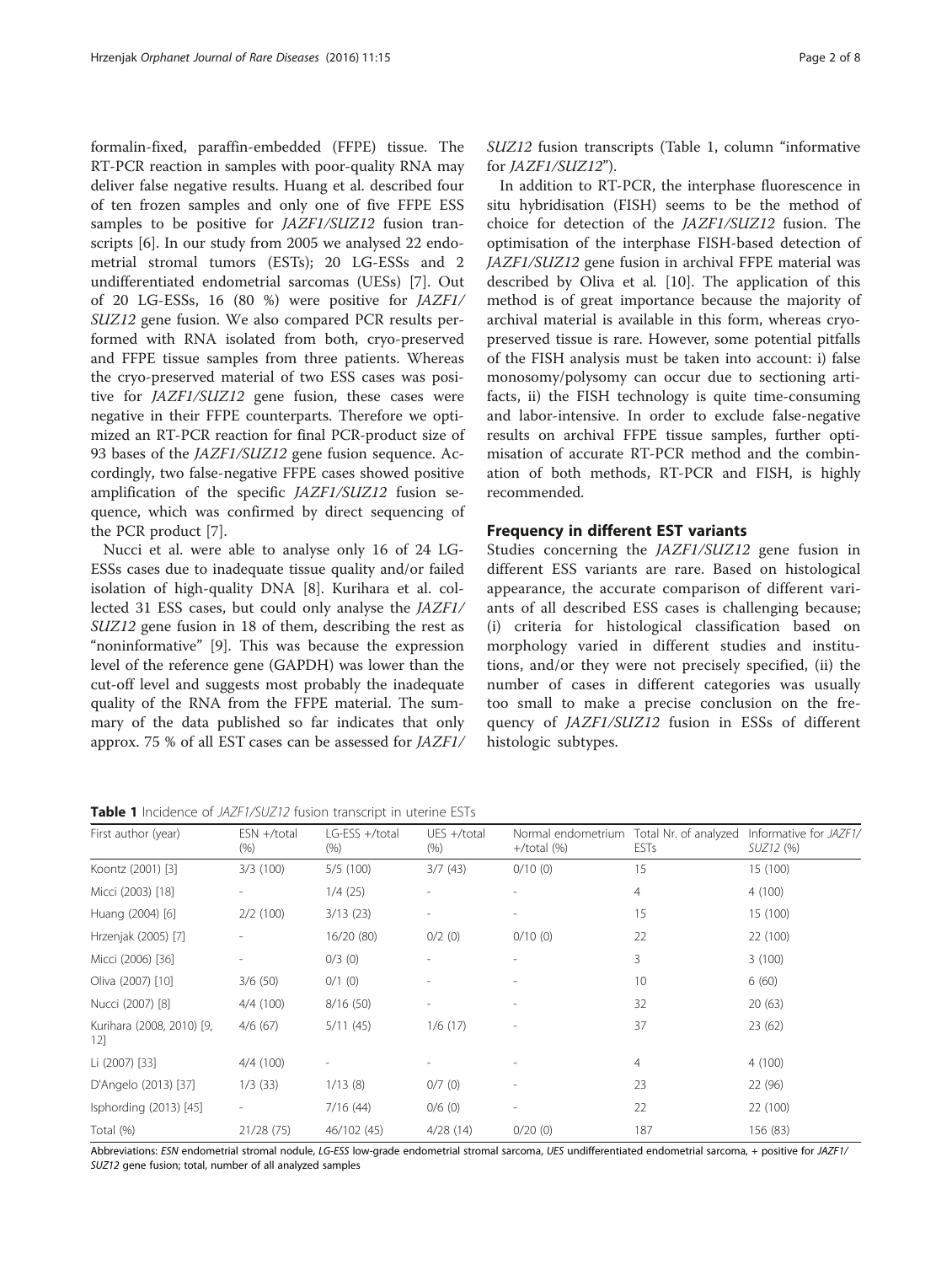One comparative genomic hybridisation (CGH) study showed that chromosomal aberrations in ESTs are heterogeneous and do not correlate to histologic grades [[11\]](#page-6-0). Huang et al. described the presence of the JAZF1/ SUZ12 fusion in one case of endometrial stromal nodule (ESN) with smooth muscle (SM) differentiation [\[6\]](#page-6-0). In their studies Kurihara et al. found the JAZF1/SUZ12 fusion transcript in 4 out of 6 (67 %) ESNs, 5 out of 12 (45 %) LG-ESSs and in 1 out of 3 (33 %) UESs with nuclear uniformity (UES-U), whereas all three UES cases with nuclear pleomorphism (UES-P) were negative [[9](#page-6-0), [12](#page-6-0)]. These data for undifferentiated tumors indicate the heterogeneity of this category, which now according to the 2014 WHO classification is separated into high-grade endometrial stromal sarcomas (HG-ESSs) and undifferentiated uterine sarcomas (UUSs).

Overall, published data suggest that the JAZF1/SUZ12 fusion is present only in a subset of primary ESTs. These variations in prevalence might be based on (i) methods used for tissue collection and/or preservation, (ii) JAZF1/ SUZ12 detection methods (RT-PCR versus FISH), or (iii) differences between patient populations. In respect to the ethnic consideration, two studies were published since now describing clinicopathological features of uterine sarcomas in South African women [\[13\]](#page-6-0) and molecular characterisation of a population-based series of ESSs in Kuwait [[14](#page-6-0)]. In the second study the JAZF1 rearrangement was reported in 70 % of LG-ESSs, however the presence/absence of the JAZF1/SUZ12 gene fusion was not clearly specified. Altogether these data indicate the heterogeneity of ESS/UES, an issue which can only be solved by analysing larger number of samples.

Data summarizing the incidence of JAZF1/SUZ12 gene fusion are presented in Table [1](#page-1-0). Oliva et al. studied a subset of 10 ESTs; 9 ESNs and one ESS with smooth muscle differentiation (SM). Six out of 10 cases were assessable for detection of the JAZF1/SUZ12 fusion and fusion signals were detected in 3 cases (50 %), both in endometrial stromal and in SM components [[10\]](#page-6-0). The authors state that these findings support the idea of a common origin for endometrial stromal and SM components in EST. Furthermore, they suggest this detection as a supportive method for diagnosis of ESTs with SM differentiation. This is of high significance because the distinction between well-differentiated SM neoplasms, such as cellular leiomyoma, and ESS with predominant SM differentiation can be challenging even for experienced pathologists.

Huang and co-workers categorized 15 ESSs based on their histological appearance and showed that the prevalence of JAZF1/SUZ12 fusion was mainly limited to the subset of ESSs with classic histology [\[6](#page-6-0)]. Beside these cases with classic histology, they detected the JAZF1/ SUZ12 fusion in one ESN of mixed SM variant. In our study we have found 12 out of 14 classic LG-ESSs to be positive for JAZF1/SUZ12 fusion. Two ESS variants, which included 1 mixed low-grade ESS with epithelioid (EP) and sex cord-like differentiation (SC) and 1 with a fibromyxoid (FM) feature were also positive, whereas the third ESS with SC differentiation was negative [\[7](#page-6-0)]. Both UUSs analysed in our study were negative for JAZF1/ SUZ12 fusion. This supports the hypothesis, that there is low, if any, pathologic relationship between LG-ESSs and undifferentiated uterine sarcomas. We also analyzed normal endometria  $(n = 10)$ , leiomyomas  $(n = 5)$ , leiomyosarcomas  $(n = 5)$ , lung carcinomas  $(n = 3)$ , gastric carcinomas ( $n = 3$ ) and hepatic carcinomas ( $n = 3$ ), all of which were negative for the *JAZF1/SUZ12* fusion transcript.

In their study with 24 cases of uterine tumors resembling ovarian sex cord tumors (UTROSCT), Staats et al. used both FISH and RT-PCR to detect the JAZF1/ SUZ12 fusion transcript, but none of 24 UTROSCT samples were positive [\[15](#page-6-0)]. These data indicate that UTROSCT are not related to ESTs and represent distinct entity. Kurihara et al. found the JAZF1/SUZ12 fusion transcript in one of two ESNs with sex SC differentiation [[12\]](#page-6-0). By using FISH, Nucci et al. detected two ESNs with smooth muscle differentiation to be positive for the JAZF1/SUZ12 fusion [[8\]](#page-6-0). The JAZF1/SUZ12 fusion transcript was not only found in primary tumors, but also in metastases and in a primary extrauterine ESS [\[6](#page-6-0)]. Kurihara et al. reported about 24 ESTs assayed for JAZF1/SUZ12 fusion transcript; 6 ESN, 12 ESS and 6 UES cases [\[9](#page-6-0), [12](#page-6-0)]. Four out of 6 ESNs, six out of 12 ESSs and one UES-U were positive, whereas all 3 UES-P cases were negative for JAZF1/SUZ12 gene fusion (Table [2](#page-3-0)). These data clearly indicate the heterogeneity of UESs and can be now, based on WHO 2014 classification distinguishing between HG-ESS and UUS, observed in a different context.

Primary extrauterine ESSs are very rare mesenchymal neoplasms with morphologic features similar to their uterine counterparts. Sato et al. confirmed the JAZF1/ SUZ12 gene fusion by RT-PCR and FISH analysis in one primary extrauterine ESS arising from the extraperitoneal portion of the round ligament in the inguinal canal [[16\]](#page-6-0). Therefore, they suggested detection of JAZF1/ SUZ12 gene fusion as an additional tool in the diagnosis of extrauterine ESTs. The JAZF1/SUZ12 fusion transcript has been analysed in six additional primary extrauterine LG-ESSs. One out of six samples was positive both by RT-PCR and by FISH, indicating lower prevalence of JAZF1/SUZ12 gene fusion in extrauterine in comparison to uterine ESSs [[17](#page-6-0)]. Few additional extrauterine ESSs were analysed sporadically [[7, 18, 19](#page-6-0)] and, therefore, the significance of this analysis as a diagnostic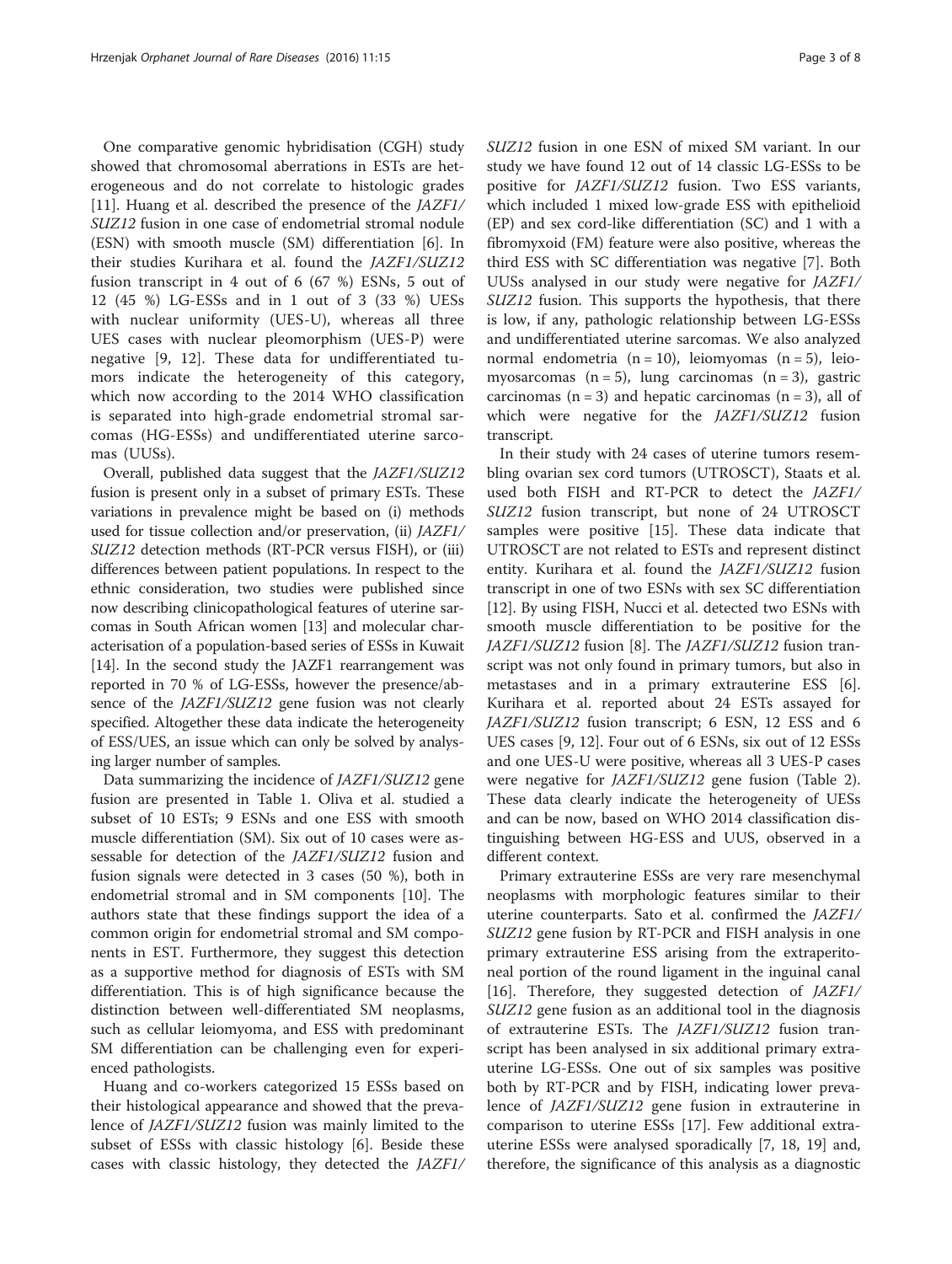<span id="page-3-0"></span>Table 2 Distribution of JAZF1/SUZ12 fusion transcript in different histological subtypes of ESTs

| Ref.                                                                                                                                                                                                                                                                                                                                                                                                                                                                                                                                                                                                                                                                                                                                                                                                                                                                                                                                     | ESN, total $(+)$         |                          |                              | ESS, total $(+)$ |                          |                          |                              |                          |                          | UES, total $(+)$         |                          |
|------------------------------------------------------------------------------------------------------------------------------------------------------------------------------------------------------------------------------------------------------------------------------------------------------------------------------------------------------------------------------------------------------------------------------------------------------------------------------------------------------------------------------------------------------------------------------------------------------------------------------------------------------------------------------------------------------------------------------------------------------------------------------------------------------------------------------------------------------------------------------------------------------------------------------------------|--------------------------|--------------------------|------------------------------|------------------|--------------------------|--------------------------|------------------------------|--------------------------|--------------------------|--------------------------|--------------------------|
|                                                                                                                                                                                                                                                                                                                                                                                                                                                                                                                                                                                                                                                                                                                                                                                                                                                                                                                                          | Classic                  | <b>SM</b>                | Mixed                        | Classic          | <b>SM</b>                | EP                       | FM                           | SC                       | Mixed                    | UES-U                    | UES-P                    |
| $[3] % \begin{center} \includegraphics[width=\linewidth]{imagesSupplemental/Imers.png} \end{center} % \vspace*{-1em} \caption{The image shows the number of parameters of the parameter $\mathcal{M}$ with the corresponding parameters of the parameter $\mathcal{M}$ and the number of parameters of the parameter $\mathcal{M}$ and the number of parameters of the parameter $\mathcal{M}$.} \label{fig:3}$                                                                                                                                                                                                                                                                                                                                                                                                                                                                                                                          | $3^{a} (3)$              |                          |                              | $5^a$ (5)        |                          |                          |                              |                          |                          |                          |                          |
| $[6]$                                                                                                                                                                                                                                                                                                                                                                                                                                                                                                                                                                                                                                                                                                                                                                                                                                                                                                                                    | 1(1)                     | 1(1)                     | $\qquad \qquad \blacksquare$ | 3(3)             | 2(0)                     | 2(0)                     | 2(0)                         | $\overline{\phantom{a}}$ |                          |                          |                          |
| $[7]$                                                                                                                                                                                                                                                                                                                                                                                                                                                                                                                                                                                                                                                                                                                                                                                                                                                                                                                                    | $\overline{\phantom{a}}$ | $\overline{\phantom{0}}$ | ٠                            | 16(14)           | $\overline{\phantom{a}}$ | $\overline{\phantom{a}}$ | 1(1)                         | 1(0)                     | 1(1)                     | $\overline{\phantom{a}}$ | 2(0)                     |
| $[8] % \begin{center} \includegraphics[width=0.3\textwidth]{images/TrDiM-Architecture.png} \end{center} % \vspace*{-1em} \caption{The image shows the number of different types of the estimators. The number of different types of the first (red) and the number of different types of the first (red) and the number of different types of the first (red) and the number of different types of the first (red) and the number of different types of the second (red) and the number of different types of the second (red) and the number of different types of the second (red) and the number of different types of the second (red) and the number of different types of the second (red) and the number of different types of the second (red) and the number of different types of the second (red) and the number of different types of the second (red) and the number of different types of the second (red) and the number$ | 2(2)                     | 2(2)                     |                              | 16(8)            |                          |                          |                              |                          |                          |                          |                          |
| $[9]$ , $[12]$                                                                                                                                                                                                                                                                                                                                                                                                                                                                                                                                                                                                                                                                                                                                                                                                                                                                                                                           | 6(4)                     | $\overline{\phantom{a}}$ | ٠                            | 11(5)            | ٠                        |                          | $\qquad \qquad \blacksquare$ | 1(0)                     | $\overline{\phantom{a}}$ | 3(1)                     | 3(0)                     |
| $[10]$                                                                                                                                                                                                                                                                                                                                                                                                                                                                                                                                                                                                                                                                                                                                                                                                                                                                                                                                   | 5(2)                     | $\overline{\phantom{a}}$ | $\qquad \qquad \blacksquare$ | 1(1)             | ٠                        |                          | ٠                            | $\overline{\phantom{a}}$ | $\overline{\phantom{a}}$ | $\overline{\phantom{a}}$ | ۰.                       |
| $[35]$                                                                                                                                                                                                                                                                                                                                                                                                                                                                                                                                                                                                                                                                                                                                                                                                                                                                                                                                   | 2(1)                     | $\overline{\phantom{a}}$ | 1(0)                         | 5(1)             | 1(0)                     | $\overline{\phantom{a}}$ | $\overline{\phantom{a}}$     | 4(0)                     | 3(0)                     | 3(0)                     | 4(0)                     |
| $[44]$                                                                                                                                                                                                                                                                                                                                                                                                                                                                                                                                                                                                                                                                                                                                                                                                                                                                                                                                   | ۰.                       | $\overline{\phantom{a}}$ | $\overline{\phantom{0}}$     | $16^a$ (7)       | $\overline{\phantom{a}}$ | $\overline{\phantom{a}}$ | ۰                            | $\overline{\phantom{a}}$ | $\overline{\phantom{a}}$ | $6^a$ (0)                | $\overline{\phantom{a}}$ |
| Total Nr.                                                                                                                                                                                                                                                                                                                                                                                                                                                                                                                                                                                                                                                                                                                                                                                                                                                                                                                                | 19(13)                   | 3(3)                     | 1(0)                         | 73 (44)          | 3(0)                     | 2(0)                     | 3(1)                         | 6(0)                     | 4(1)                     | 12(1)                    | 9(0)                     |
| + / total $(n = 135)$                                                                                                                                                                                                                                                                                                                                                                                                                                                                                                                                                                                                                                                                                                                                                                                                                                                                                                                    | 9.6 %                    | 2.2 %                    | $\overline{\phantom{a}}$     | 32.6 %           | $\overline{\phantom{a}}$ | $\overline{\phantom{a}}$ | 0.7 %                        | $\overline{\phantom{a}}$ | 0.7%                     | 0.7%                     | $\overline{\phantom{a}}$ |
| $+ /$ type                                                                                                                                                                                                                                                                                                                                                                                                                                                                                                                                                                                                                                                                                                                                                                                                                                                                                                                               | 69.6 %                   |                          |                              | 50.5 %           |                          |                          |                              |                          |                          | 4.8                      |                          |
| $+ /$ subtype                                                                                                                                                                                                                                                                                                                                                                                                                                                                                                                                                                                                                                                                                                                                                                                                                                                                                                                            | 68 %                     | 100 %                    | ٠                            | 60 %             |                          |                          | 33 %                         | $\overline{\phantom{a}}$ | 25 %                     | 8 %                      |                          |

Abbreviations: Ref references, ESN endometrial stromal nodule, LG-ESS low-grade endometrial stromal sarcoma, UES undifferentiated endometrial sarcoma; classic, with classic histology, SM with smooth muscle differentiation, EP with epithelioid features, FM with fibromyxoid features, SC with sex cord-like differentiation, U with nuclear uniformity,  $P$  with nuclear pleomorphism

<sup>a</sup>,morphologic subtype was not precisely described in original paper; +, positive for JAZF1/SUZ12 fusion transcript; total, number of samples suitable for analyses (cases described in original paper as "non informative" or "not analyzed" were excluded from calculations)

tool for primary extrauterine ESTs is limited by both, the scarcity and by the low prevalence of these tumors.

Short summary of JAZF1/SUZ12 gene transcript distribution in different histologic subtypes of ESTs is shown in Table 2. Albeit, this summary should be taken with caution as molecular diagnostic testing of ESTs for JAZF1/SUZ12 gene fusion is still not a standard and histological classification of described ESTs is frequently not complete. Furthermore, different detection methods were used in different studies, which might have an influence on the final results. Altogether, these data suggest that JAZF1/SUZ12 fusion is frequently but not consistently present in ESNs and in ESTs of classic histology and less often in other histological subtypes. These data support the idea about genetic heterogeneity between ESTs with different histology and might have an important implication on the diagnosis of different EST subtypes.

#### Fusion protein - Putative biological functions

The ESTs exhibit different patterns of genetic aberrations, but rearrangements of the chromosomes 6, 7 and 17 seem to be the most common. At the 7p15 and 17q21 breakpoints genes named JAZF1 and SUZ12 (formerly JJAZ1) were identified. It has been shown that they are associated with the  $t(7;17)(p15;q21)$  alteration in ESSs [[3\]](#page-6-0). In cDNA sequences from both genes there are so-called zing finger motifs, which are characteristic for DNA-binding proteins [\[20](#page-6-0), [21](#page-6-0)]. In our previous study, we showed that the breakpoint in the JAZF1/ SUZ12 fusion sequence, detected by direct sequencing of positive PCR-products, was the same in all 16 positive cases [\[7](#page-6-0)]. In this break-point G-435 from the JAZF1 sequence was followed by A-468 from the SUZ12 sequence and was, therefore, identical with the breakpoint described by other authors in a limited number of cases [[3, 6, 18\]](#page-6-0). These findings indicate that the breakpoint in the fusion gene sequence is highly conserved.

As shown by Northern blot hybridization and RNase protection assay, the cDNAs for JAZF1 and SUZ12 represent transcripts for predicted proteins composed of 243 and 739 amino acids, respectively [\[3](#page-6-0)]. Tumorspecific mRNA transcript for predicted protein contains 5-prime end of the JAZF1 and 3-prime end of the SUZ12 sequence, with retaining zinc finger motifs from both genes. Two zinc finger domains in JAZF1 gene show homology to the yeast protein Sfp1p, which negatively regulates the G2/M transition in Streptomyces cerevisiae by transcriptional activation of some other genes like *PDS1* and *Esp1p* [[3\]](#page-6-0). Based on this, the authors suggested that the JAZF1/SUZ12 chimeric protein might disrupt transcription in lineage-specific manner. The loss of expression of a normal JAZF1 has been shown in some ESS cases [[3\]](#page-6-0). Additionally, a growing body of evidence is showing that the loss of expression for normal version of the JAZF1 in various malignancies, thus suggesting that the JAZF1 may have a role as a tumor suppressor gene [\[22\]](#page-6-0). Though, the specific function of the JAZF1 and SUZ12 genes in human malignant cells is still not known.

Using JJAZ1-specific antibody, Li et al. showed for the first time that JAZF1/SUZ12 RNA is translated into the fusion protein in immortalized, normal human endometrial stromal cells (HESC) [[23](#page-6-0)]. However, these findings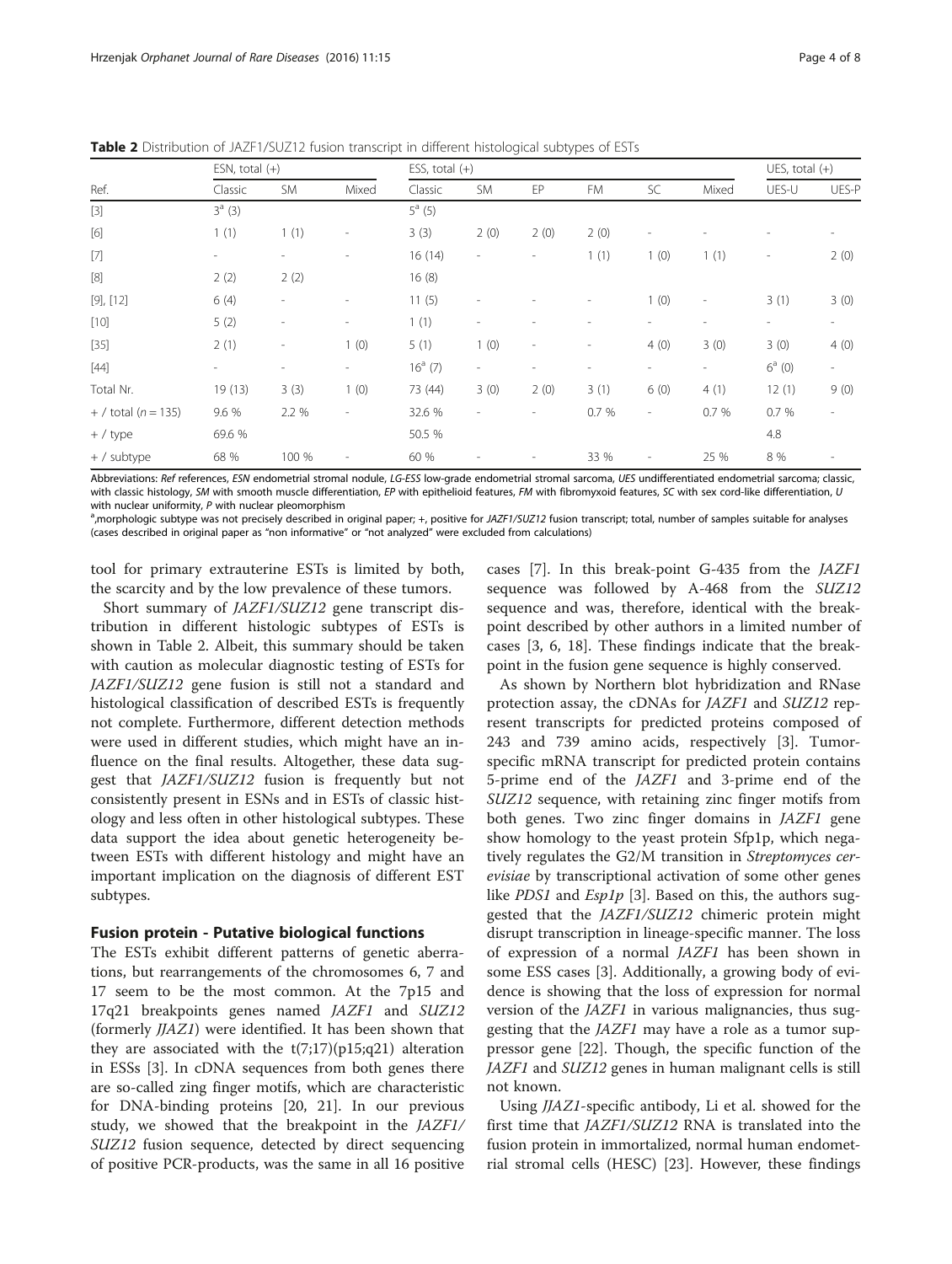are not consistent with data published latter by Panagopoulos et al., who did not find this chimeric transcript in the same cell line. Few possible explanations were discussed, including different group of examined cells, different culturing conditions and differences in the PCR approach [[24\]](#page-6-0). Furthermore, it might be that the JAZF1/ SUZ12 fusion RNA in normal endometrial stroma is not a product of the gene fusion, but rather of some kind of RNA trans-splicing with unknown mechanisms.

The highest JAZF1 expression level was detected in adult testis, moderate in placenta, colon, prostate and ovary [\[25](#page-6-0)]. Recently, high expression level was detected in liver and adipose tissue, as well as in induced preadipocytes, suggesting its potential role in lipid metabolism [\[26](#page-6-0), [27](#page-6-0)]. It has been shown that JAZF1 encodes a transcriptional corepressor which physically binds to the orphan nuclear receptor TAK1, which is a regulator of transcription [\[25\]](#page-6-0). Interestingly, TAK1 receptor deficient mice are protected against obesity-linked inflammation, hepatic steatosis, and insulin resistance [[28\]](#page-6-0). However, its potential role in malignant diseases still remains obscure.

The wild-type JAZF1 protein is expressed in normal endometrium. Thus, it has been suggested that the fusion protein might disrupt transcription in a lineage-specific manner [\[3](#page-6-0)]. The *JAZF1* shows sequence similarities to the yeast protein Sfp1p, which activates the gene PDS1 and inhibits the transition from G2 phase to mitosis in Saccharomyces cerevisiae. However, in transfected human cells the JAZF1 protein does not have any effect on this transition [\[3](#page-6-0)]. Single nuclear polymorphisms in the JAZF1 introns have been reported to be associated with an increases risk of type 2 diabetes [[29](#page-6-0)] and with increased susceptibility to prostate cancer [[30\]](#page-6-0).

The *JJAZ1* orthologue gene in *Drosophila* is mutated in flies with the SuZ12 phenotype [[31\]](#page-6-0). The SuZ12 protein is an essential component of the polycomb repression complex 2 (PRC2), which plays a role in methylation of lysines 9 and 27 of histone 3. This leads to chromatin remodelling, increased chromatin compactness and transcriptional gene silencing [[32](#page-6-0)]. Introduction of the JAZF1/SUZ12 expression vector into cultured HEK-293 (human embryonic kidney) cells significantly promoted the proliferation of these cells and inhibition of apoptosis [\[33](#page-6-0)]. This effect was dependent on suppression of the endogenous SUZ12 and was present only in cultured cells with silenced endogenous SUZ12 alleles. In addition, expression levels of EZH2 protein and total trimethyl histone 3 lysine 27 (H3K27), which are reduced when SUZ12 is deficient in these cells, were restored to normal levels. Some published data indicate that SUZ12 is important for stabilization of the EZH2 protein [[34, 35\]](#page-6-0). Furthermore, the expression of the JAZF1/SUZ12 protected HEK-293 cells from serum deprivation and from hypoxia-induced apoptosis.

Based on their results, Li et al. suppose that the SUZ12 might have features of both, an oncogene and a tumor suppressor gene [\[33](#page-6-0)]. Relatively high percentage of positive ESSs, as well as highly conserved breakpoint in the fusion gene sequence, suggest that this translocation might play an important role in ESS/UES pathogenesis. Since this gene fusion is present also in ESNs, the possibility exists that malignant ESTs can develop from this benign form. However, the implication of JAZF1/SUZ12 gene fusion for the biology of ESTs is not clarified yet.

## Other chromosomal rearrangements in ESSs

Another chromosomal rearrangement has been reported in the ESSs, containing the JAZF1 gene and the gene sequence for so called PHD finger protein 1 (PHF1), located at chromosomal band 6p21 [\[36](#page-6-0)]. The PHF1 gene shows high sequence homology to the Drosophila polycomblike (PCL) gene and encodes a protein with two zinc finger motifs. This new JAZF1/PHF1 fusion gene was first described in two of three analysed ESSs. D'Angelo and colleagues described a correlation between the occurrence of PHF1 rearrangement and ESSs with sex cord differentiation [\[37\]](#page-6-0). In their study all 7 cases with sex cord differentiation were positive for PHF1 rearrangement, whereas only one was positive for JAZF1 rearrangement. One recent study, with a total of 40 cases, showed that 36 % of LG-ESSs (8 of 22) and none of 17 UESs (10 with nuclear uniformity and 7 with nuclear pleomorphism) were positive for the JAZF1/PHF1 rearrangement [[38\]](#page-6-0).

Panagopoulos et al. described an endometrial sarcoma cell line, the JHU-ESS1, containing the JAZF1/PHF1 gene fusion [[39](#page-6-0)]. They confirmed by direct sequencing that exon 3 of JAZF1 (nucleotide 626) was fused with exon 2 of PHF1 (nucleotide 276). Thus, this fusion differ from two chimeras previously described by Micci et al., where exon 2 or 3 of JAZF1 was fused with exon 1 or 2 of PHF1, respectively [\[36\]](#page-6-0). At the junction in JHU-ESS1 cells, an insertion of 26 nucleotides from intron 3 of JAZF1 (position 96834–96859) was found, thus maintaining an open reading frame of the predicted chimeric transcript. The open reading frame of this fusion consists of 130 amino acids (aa) from JAZF1 and 7 additional aa from an intronic sequence fused with the proline at position 21 in PHF1. Thus, the putative fusion protein would contain 684 aa. Micci et al. showed that the JAZF1/PHF1 fusion sequence has an open reading frame coding for 657 amino acid residues in one ESS case and 727 amino acid residues in the second ESS case. Both putative proteins retain one zinc finger domain from JAZF1 and two zinc finger domains from PHF1 gene and are under control of the *JAZF1* promoter [[36\]](#page-6-0). Although the specific functions of JAZF1 and the PHF1 and their role in ESS-pathogenesis are not clear,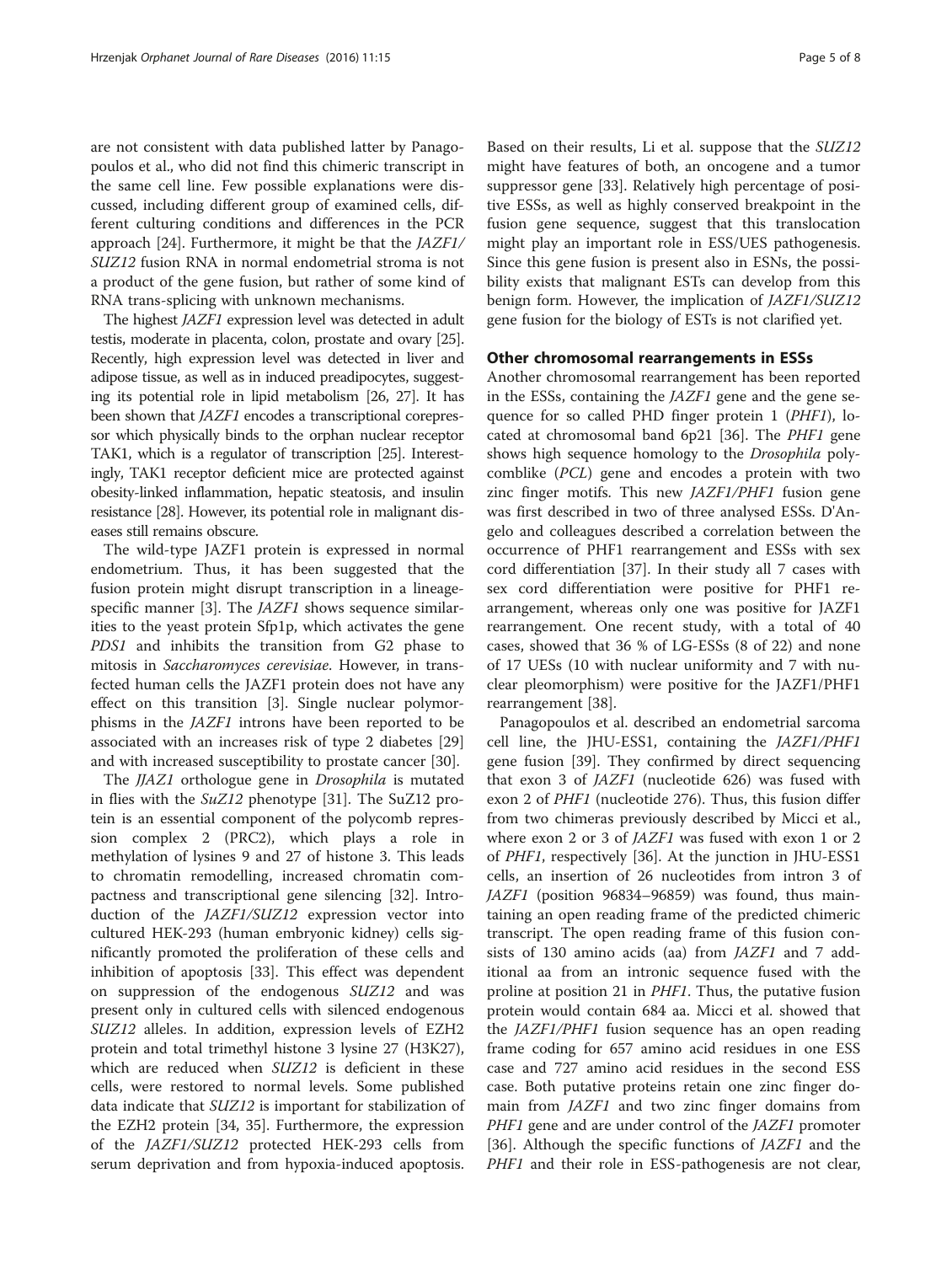one can expect that based on their zinc finger motifs they are involved in regulation of transcriptional processes in tumor cells. Whereas all other gene fusions from ESTs were detected exclusively in these tumors, the JAZF1/PHF1 fusion was recently described in the sarcoma of the heart, thus being the only one detected outside of the EST spectrum [[40\]](#page-6-0).

Recently, a new chromosomal translocation t(10;17) (q22;p13) was reported in a distinct group of ESS, fusing two genes: YWHAE, encoding a member of the 14-3-3 family, and either NUTM2A or NUTM2B (formerly reported as FAM22A or FAM22B), respectively [[41](#page-6-0), [42](#page-6-0)]. Based on present studies, tumors with YWHAE/NUTM2 rearrangements are associated with high-grade morphology and aggressive clinical behaviour [[41, 43](#page-6-0)–[47](#page-7-0)]. However, they usually do not behave as aggressively as UUS, the most aggressive form of ESTs. The YWHAE/ NUTM2 and the JAZF1/SUZ12 fusions seem to be mutually exclusive. Therefore, both may be considered as a support to morphology-based diagnosis, especially in difficult borderline cases. ESSs with JAZF1 and YWHAE/ NUTM2 rearrangements also differ concerning the estrogen- and progesterone-receptor expression, the YWHAE/NUTM2 tumors being consistently negative [[48\]](#page-7-0). Although the impact factor of these two fusions on prognostic and possible therapeutic implications must be further investigated, these findings already suggest that application of the hormonal therapy in the YWHAE/NUTM2 positive ESSs may be less meaningful.

In 2014, Dewaele et al. detected a novel gene fusion MBTD1-CXorf67 in a subset of LG-ESSs [[49](#page-7-0)]. However, detection of putative fusion protein and plausible mechanistic explanation requires future studies. Two novel gene fusions, MEAF6/PHF1 and ZC3H7B/BCOR, were detected in a subset of ESSs with  $t(1;6)(p34;p21)$  and der(22)t(X;22)(p11;q13) genetic alterations, respectively [[50](#page-7-0)–[52](#page-7-0)]. It is to be expected that a comprehensive genome and transcriptome analyses, as performed very recently by Choi et al, [\[53\]](#page-7-0) will help us detecting new genetic alterations in different EST variants.

#### Conclusions and future perspectives

ESSs are genetically heterogeneous malignancies, with following chromosomal translocations identified: t(7;17)(p15;q21), t(6;7)(p21;p15), t(6;10;10)(p21;q22;p11),  $t(1;6)(p34;p21)$  and  $t(10;17)(q22;p13)$ . They result in following gene fusions: JAZF1/SUZ12, PHF1/JAZF1, EPC1/ PHF1, MEAF6/PHF1 and YWHAE/FAM22. Data published so far show that the JAZF1/SUZ12 fusion is a genetic hallmark of ESNs and of LG-ESSs. Presence of this fusion in ESNs might suggest that: (i) this genetic alteration is an early event in the tumor development, and (ii) ESN is a benign precursor of the malignant LG-ESS. This gene fusion is present in 75 % of ESNs, 45 % of LG-ESSs and in approx. 14 % of HG-ESSs and the frequency of appearance varies between classic ESS and different morphologic variants. A growing community of authors suggests that the JAZF1/SUZ12 gene fusion should become a specific diagnostic tool, especially when the diagnosis of ESSs is unclear or difficult due to various reasons. It might be particularly useful for differential diagnosis between LG-ESSs and smooth muscle tumors of the uterus, which are always negative for that fusion. The fact that *JAZF1/SUZ12* gene fusion is only sporadically positive in HG-ESSs and UUSs support the hypothesis, that these tumors bear no pathological relationship with LG-ESSs.

Novel chromosomal translocation  $(t(10;17))$  might also be useful as a differential diagnostic tool between LG-ESSs and HG-ESSs. Since the prognosis and the 5-year survival rate of LG-ESSs and HG-ESSs are drastically different, the precise distinction between these entities is clinically very important. Although it is very challenging to foresee the whole potential benefit behind these new findings, further investigations in this field will certainly provide novel insights into our understanding of ESSs pathogenesis.

Elucidation of the functions of fusion genes/proteins in uterine sarcomas will further improve our understanding of the oncogenic process in these malignancies. This might lead to the identification of new therapeutic targets for the treatment of uterine sarcoma.

#### Abbreviations

BCOR: BCL6 corepressor; CXofr67: chromosome X open reading frame 67; ESN: endometrial stromal nodule; ESS: endometrial stromal sarcoma; ESS-EP: endometrial stromal sarcoma with epithelioid differentiation; ESS-FM: endometrial stromal sarcoma with fibromyxoid feature; ESS-SC: endometrial stromal sarcoma with sex cord-like differentiation; ESS-SM: endometrial stromal sarcoma with smooth muscle differentiation; EST: endometrial stromal tumor; EZH2: enhancer of zeste 2 polycomb repressive complex 2 subunit; FFPE: formalin-fixed, paraffin-embedded; FISH: fluorescence in situ hybridisation; HESC: human endometrial stromal cells; HG-ESS: high-grade endometrial stromal sarcoma; JAZF1: juxtaposed with Another Zinc Finger gene; JJAZ1: joined to JAZF1; LG-ESS: low-grade endometrial stromal sarcoma; MBTD1: mbt domain containing 1; MEAF6: MYST/Esa1-associated factor 6; NUTM2A: NUT family member 2A; NUTM2B: NUT family member 2B; PCL: polycomblike; PHF1: PHD finger protein 1; PRC2: polycomb repression complex 2; SUZ12: suppressor of zeste-12 protein; UES-P: undifferentiated endometrial sarcoma with nuclear pleomorphism; UES-U: undifferentiated endometrial sarcoma with nuclear uniformity; UTROSCT: uterine tumor resembling ovarian sex cord tumor; UUS: undifferentiated uterine sarcoma; YWHAE: tyrosine 3-monooxygenase/ tryptophan 5-monooxygenase activation protein, epsilon; ZC3H7B: zinc finger CCCH-type containing 7B.

#### Competing interests

The author declares that he has no competing interests.

#### Authors' contribution

AH made the literature search and wrote the manuscript.

#### Acknowledgement

This paper is dedicated to the memory of Mrs. Lore Saldow.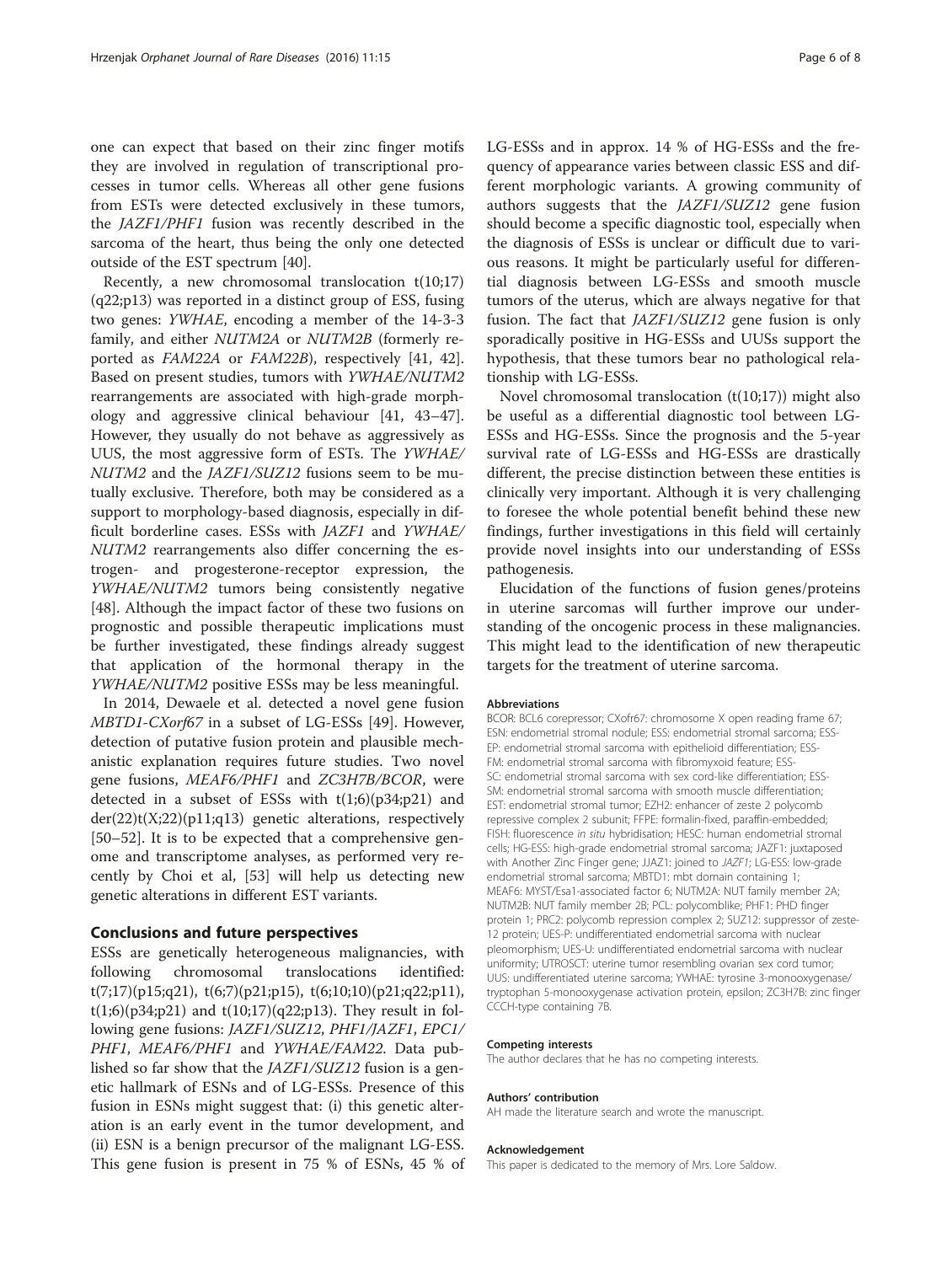#### <span id="page-6-0"></span>Received: 7 January 2016 Accepted: 8 February 2016 Published online: 16 February 2016

#### References

- 1. Dal Cin P, Aly MS, De Wever I, Moerman P, Van Den Berghe H. Endometrial stromal sarcoma t(7;17)(p15-21;q12-21) is a nonrandom chromosome change. Cancer Genet Cytogenet. 1992;63:43–6.
- 2. Sreekantaiah C, Li FP, Weidner N, Sandberg AA. An endometrial stromal sarcoma with clonal cytogenetic abnormalities. Cancer Genet Cytogenet. 1991;55:163–6.
- Koontz JI, Soreng AL, Nucci M, Kuo FC, Pauwels P, van Den Berghe H, et al. Frequent fusion of the JAZF1 and JJAZ1 genes in endometrial stromal tumors. Proc Natl Acad Sci U S A. 2001;98:6348–53.
- 4. Conklin CM, Longacre TA. Endometrial stromal tumors: The new WHO classification. Adv Anat Pathol. 2014;21:383–93.
- 5. Ali RH, Rouzbahman M. Endometrial stromal tumours revisited: and update base on the 2014 WHO classification. J Clin Pathol. 2015;68:325–32.
- 6. Huang HY, Ladanyi M, Soslow RA. Molecular detection of JAZF1-JJAZ1 gene fusion in endometrial stromal neoplasms with classic and variant histology: evidence for genetic heterogeneity. Am J Surg Pathol. 2004;28:224–32.
- 7. Hrzenjak A, Moinfar F, Tavassoli FA, Strohmeier B, Kremser ML, Zatloukal K, et al. JAZF1/JJAZ1 gene fusion in endometrial stromal sarcomas: molecular analysis by reverse transcriptase-polymerase chain reaction optimized for paraffin-embedded tissue. J Mol Diagn. 2005;7:388–95.
- 8. Nucci MR, Harburger D, Koontz JI, Dal Cin P, Sklar J. Molecular analysis of the JAZF1/JJAZ1 gene fusion by RT-PCR and flurescence in situ hybridisation in endometrial stromal neoplasms. Am J Surg Pathol. 2007;31: 65–70.
- 9. Kurihara S, Oda Y, Ohishi Y, Iwasa A, Takahira T, Kaneki E, et al. Endometrial stromal sarcomas and related high-grade sarcomas: immunohistochemical and molecular genetic study of 31 cases. Am J Surg Pathol. 2008;32:1228–38.
- 10. Oliva E, de Leval L, Soslow RA, Herens C. High frequency of JAZF1-JJAZ1 gene fusion in endometrial stromal tumors with smooth muscle differentiation by interphase FISH detection. Am J Surg Pathol. 2007;31: 1277–84.
- 11. Halbwedl I, Ullmann R, Kremser ML, Man YG, Isadi-Moud N, Lax S, et al. Chromosomal alterations in low-grade endometrial stromal sarcoma and undifferentiated endometrial sarcoma as detected by comparative genomic hybridization. Gynecol Oncol. 2005;97:582–7.
- 12. Kurihara S, Oda Y, Ohishi Y, Kaneki E, Kobayashi H, Wake N, et al. Coincident expression of beta-catenin and cyclin D1 in endometrial stromal tumors and related high-grade sarcomas. Mod Pathol. 2010;23:225–34.
- 13. Amant F, Dreyer L, Makin J, Vergote I, Lindeque BG. Uterine sarcomas in South African black women: a clinicopathologic study with ethnic considerations. Eur J Gynaecol Oncol. 2001;22:194–200.
- 14. Ali RH, Al-Safi R, Al-Waheeb S, John B, Al-Ali W, Al-Jassar W, et al. Molecular characterization of a populatin-based series of endometrial stromal sarcomas in Kuwait. Human Pathol. 2014;45:2453–62.
- 15. Staats PN, Garcia JJ, Dias-Santagata DC, Kuhlmann G, Stubbs H, McCluggage WG, et al. Uterine tumors resembling ovarian Sex cord tumors (UTROSCT) lack the JAZF1-JJAZ1 translocation frequently seen in endometrial stromal tumors. Am J Surg Pathol. 2009;33:1206–12.
- 16. Sato K, Ueda Y, Sugaya J, Ozaki M, Hisaoka M, Katsuda S. Extrauterine endometrial stromal sarcoma with JAZF1/JJAZ1 fusion confirmed by RT-PCR and interphase FISH presenting as an inguinal tumor. Virchows Arch. 2007; 450:349–53.
- 17. Amador-Ortiz C, Roma AA, Huettner PC, Becker N, Pfeifer JD. JAZF1 and JJAZ1 gene fusion in primary extrauterine endometrial stromal sarcoma. Hum Pathol. 2011;42:939–46.
- 18. Micci F, Walter CU, Teixeira MR, Panagopoulos I, Bjerkehagen B, Saeter G, et al. Cytogenetic and molecular genetic analyses of endometrial stromal sarcoma: nonrandom involvement of chromosome arms 6p and 7p and confirmation of JAZF1/JJAZ1 gene fusion in t(7;17). Cancer Genet Cytogenet. 2003;144:119–24.
- 19. Tokinaga A, Furuya M, Niino H, Udaka N, Asai-Sato M, Sekido H, et al. Colonic low-grade endometrial stromal sarcoma and orthotopic endometrial stromal tumor with limited infiltration sharing the JAZF1-SUZ12 gene fusion. Pathol Int. 2014;64:178–82.
- 20. Berg JM, Shi Y. The galvanization of biology: a growing appreciation for the roles of zinc. Science. 1996;271:1081–5.
- 21. Clarke ND, Berg JM. Zinc fingers in Caenorhabditis elegans: finding families and probing pathways. Science. 1998;282:2018–22.
- 22. Samarnthai N, Hall K, Yeh IT, Molecular profiling of endometrial malignancies. Obstet Gynecol Int. 2010;2010:1–16.
- 23. Li H, Wang J, Mor G, Sklar J. A neoplastic gene fusion mimics trans-splicing of TRNAs in normal human cells. Science. 2008;321:1357–61.
- 24. Panagopoulos I. Absence of the JAZF1/SUZ12 chimeric transcript in the immortalized non-neoplastic endometrial stromal cell line T HESCs. Oncol Lett. 2010;1:947–50.
- 25. Nakajima T, Fujino S, Nakanishi G, Kim YS, Jetten AM. TIP27: a novel repressor of the nuclear orphan receptor TAK1/TR4. Nucleic Acids Res. 2004; 32:4194–204.
- 26. Li L, Yang Y, Yang G, Lu C, Yang M, Liu H, et al. The role of JAZF1 on lipid metabolism and related genes in vitro. Metabolism. 2011;60:523–30.
- 27. Ming GF, Xiao D, Gong WJ, Liu HX, Liu J, Zhou HH, et al. JAZF1 can regulate the expression of lipid metabolic genes and inhibit lipid accumulation in adipocytes. Biochem Biophys Res Commun. 2014;445:673–80.
- 28. Kang HS, Okamoto K, Kim YS, Takeda Y, Bortner CD, Dang H, et al. Nuclear orphan receptor TAK1/TR4-deficient mice are protected against obesitylinked inflammation, hepatic steatosis, and insulin resistance. Diabetes. 2011; 60:177–88.
- 29. Lyssenko V, Jonsson A, Almgren P, Pulizzi N, Isomaa B, Tuomi T, et al. Clinical risk factors, DNA variants, and the development of type 2 diabetes. N Engl J Med. 2008;359:2220–32.
- Prokunina-Olsson L, Fu YP, Tang W, Jacobs KB, Hayes RB, Kraft P, et al. Refining the prostate cancer genetic association within the JAZF1 gene on chromosome 7p15.2. Cancer Epidemiol Biomarkers Prev. 2010;19:1349–55.
- 31. Birve A, Sengupta AK, Beuchle D, Larsson J, Kennison JA, Rasmuson-Lestander A, et al. Su(z)12, a novel Drosophila Polycomb group gene that is conserved in vertebrates and plants. Development. 2001;128:3371–9.
- 32. Müller J, Verrijzer P. Biochemical mechanisms of gene regulation by polycomb group protein complexes. Curr Opin Genet Dev. 2009;19:150–8.
- 33. Li H, Ma XY, Wang J, Koontz J, Nucci M, Sklar J. Effects of rearrangement and allelic exclusion of JJAZ1/SUZ12 on cell proliferation and survival. Proc Natl Acad Sci U S A. 2007;104:20001–6.
- 34. Cao R, Zhang Y. SUZ12 is required for both the histone methyltransferase activity and the silencing function of the EED-EZH2 complex. Mol Cell. 2004; 15:57–67.
- 35. Pasini D, Bracken AP, Jensen MR, Lazzerini Denchi E, Helin K. Suz12 is essential for mouse development and for EZH2 histone methyltransferase activity. EMBO J. 2004;23:4061–71.
- 36. Micci F, Panagopoulos I, Bjerkehagen B, Heim S. Consistent rearrangement of chromosomal band 6p21 with generation of fusion genes JAZF1/PHF1 and EPC1/PHF1 in endometrial stromal sarcoma. Cancer Res. 2006;66:107–12.
- 37. D'Angelo E, Ali RH, Espinosa I, Lee CH, Huntsman DG, Gilks B, et al. Endometrial stromal sarcomas with sex cord differentiation are associated with PHF1 rearrangement. Am J Surg Pathol. 2013;37:514–21.
- 38. Jakate K, Azimi F, Ali RH, Lee CH, Clarke BA, Rasty G, et al. Endometrial sarcomas: an immunohistochemical and JAZF1 re-arrangement study in low-grade and undifferentiated tumors. Mod Pathol. 2013;26:95–105.
- 39. Panagopoulos I, Mertens F, Griffin CA. An endometrial stromal sarcoma cell line with the JAFZ1/PHF1 chimera. Cancer Genet Cytogenet. 2008;185:74–7.
- 40. Schoolmeester JK, Sukov WR, Maleszewski JJ, Bedroske PP, Folpe AL, Hodge JC. JAZF1 rearrangement in a mesenchymal tumor of nonendometrial stromal origin - Report of an unusual ossifying sarcoma of the heart demonstrating JAZF1/PHF1 fusion. Am J Surg Pathol. 2013;37:938–42.
- 41. Lee CH, Ali RH, Rouzbahman M, Marino-Enriquez A, Zhu M, Guo X, et al. Cyclin D1 as a diagnostic immunomarker for endometrial stromal sarcoma with YWHAE-FAM22 rearrangement. Am J Surg Pathol. 2012;36:1562–70.
- 42. Lee CH, Ou WB, Marino-Enriquez A, Zhu M, Mayeda M, Wang Y, et al. 14-3-3 fusion oncogenes in high-grade endometrial stromal sarcoma. Proc Natl Acad Sci U S A. 2012;109:929–34.
- 43. Ried T, Gaiser T. A recurrent fusion gene in high-grade endometrial stromal sarcoma: a new tool for diagnosis and therapy? Genome Med. 2012;4:20.
- 44. Croce S, Hostein I, Ribeiro A, Garbay D, Velasco V, Stoeckle E, et al. YWHAE rearrangement identified by FISH and RT-PCR in endometrial stromal sarcomas: genetic and pathological correlations. Mod Pathol. 2013;26:1390–400.
- 45. Isphording A, Ali RH, Irving J, Goytain A, Nelnyk N, Hoang LN, et al. YWHAE-FAM22 endometrial stromal sarcoma: diagnosis by reverse transcriptionpolymerase chain reaction in formalin-fixed, paraffin-embedded tumor. Human Pathol. 2013;44:837–43.